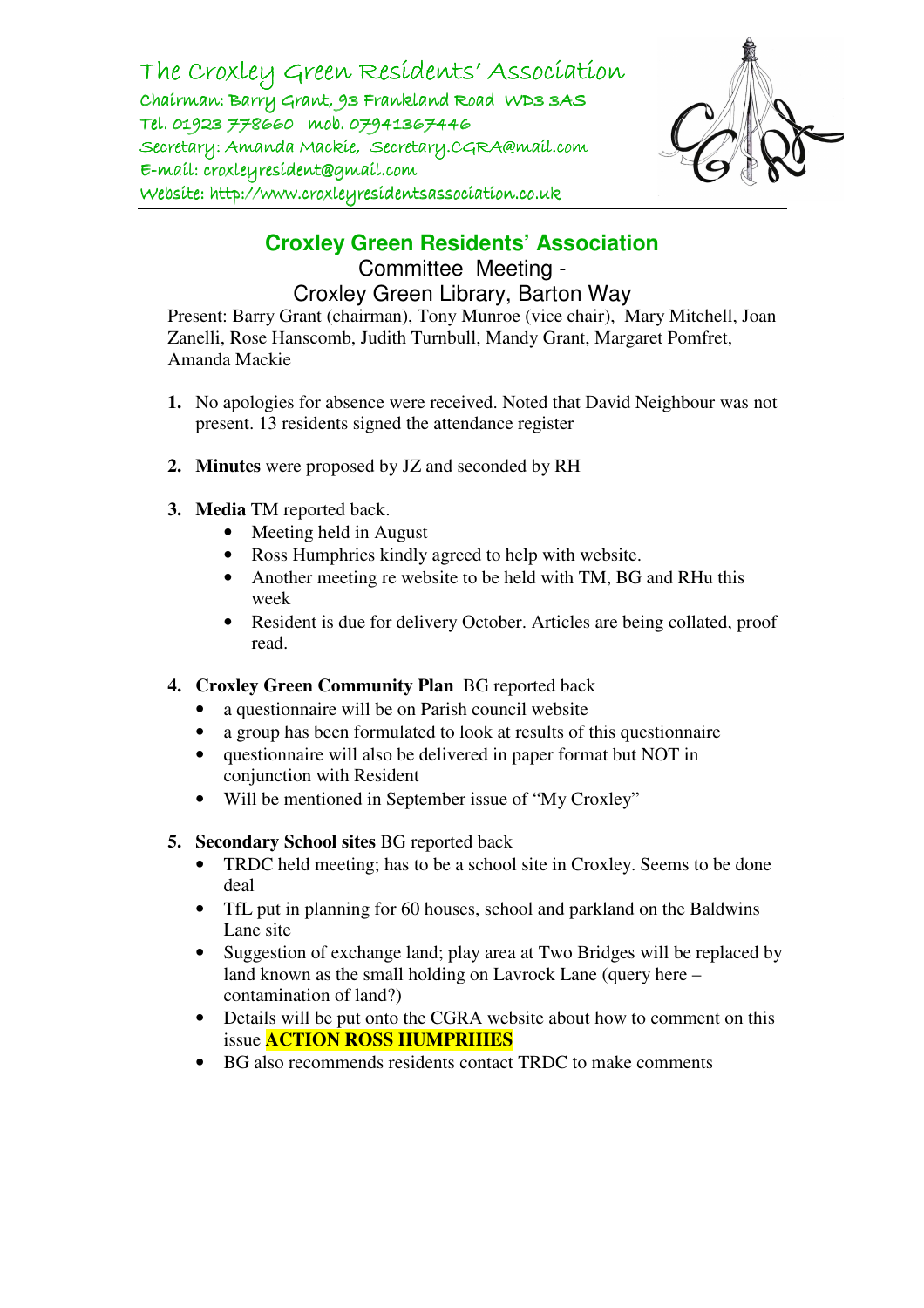The Croxley Green Residents' Association Chairman: Barry Grant, 93 Frankland Road WD3 3AS Tel. 01923 778660 mob. 07941367446 Secretary: Amanda Mackie, Secretary.CGRA@mail.com  $E$ -mail: croxleyresident@gmail.com Website: http://www.croxleyresidentsassociation.co.uk



- **6. Stones Orchard** MP reported back paperwork available on request
	- Local area forum on  $27<sup>th</sup>$  November will discuss way forward for Stones Orchard
	- MM asked about legalities of planting in orchard. Dudley Edmonds responded. Julie Hughes at TRDC is looking into the situation. Pat Foster asked how many residents had expressed an interest in sponsoring a tree should this plan be acceptable. CGRA have had about 10 interested parties respond to an intitial email.

## **7. Croxfest**

- Generally positive feedback and a general feeling we would like to see this become a regular, annual event similar to the Revels
- Mark Saxon (Croxfest organiser) has asked if people would contact Parish Council with feedback.
- Good charity collections for All Saints Church and Parish Council charities were made on the day

### **8. Croxley Rail link**

- Enquiry to be held on October  $9<sup>th</sup>$ .
- BG asked any available residents to attend

#### **9. Road Safety**

- **a.** Next meeting to be held Monday  $17<sup>th</sup>$  September
- **b.** Chair Janet Martin in talks with HCC to get printed speed limit signs on road down The Green
- **c.** Pedestrian crossings on Watford Road both been upgraded, although not currently working.
- **d.** Pat Foster asked about putting up a no right turn out of the Shell garage but was informed that as it can't be enforced there would be little point

#### **10. Projects**

## **A)Boundary Walk**

- **a.** Signs/markers being delivered this week to Parish council
- **b.** Volunteers needed to put up signs
- **c.** Approximately 50 signs
- **d.** Plea for help to go on website **ACTION ROSS HUMPHRIES**

## **B) History project**

- MP reported back and showed some photographs that will be included
- BG wants to involve schools, parish council
- Hoping to get some lottery funding
- Email mailing list to ask for people who might be interested in being involved. **ACTION AMANDA MACKIE**

#### 11. **Finance** MM reported back.

• PC and CC have provided funding for the boundary walk signs